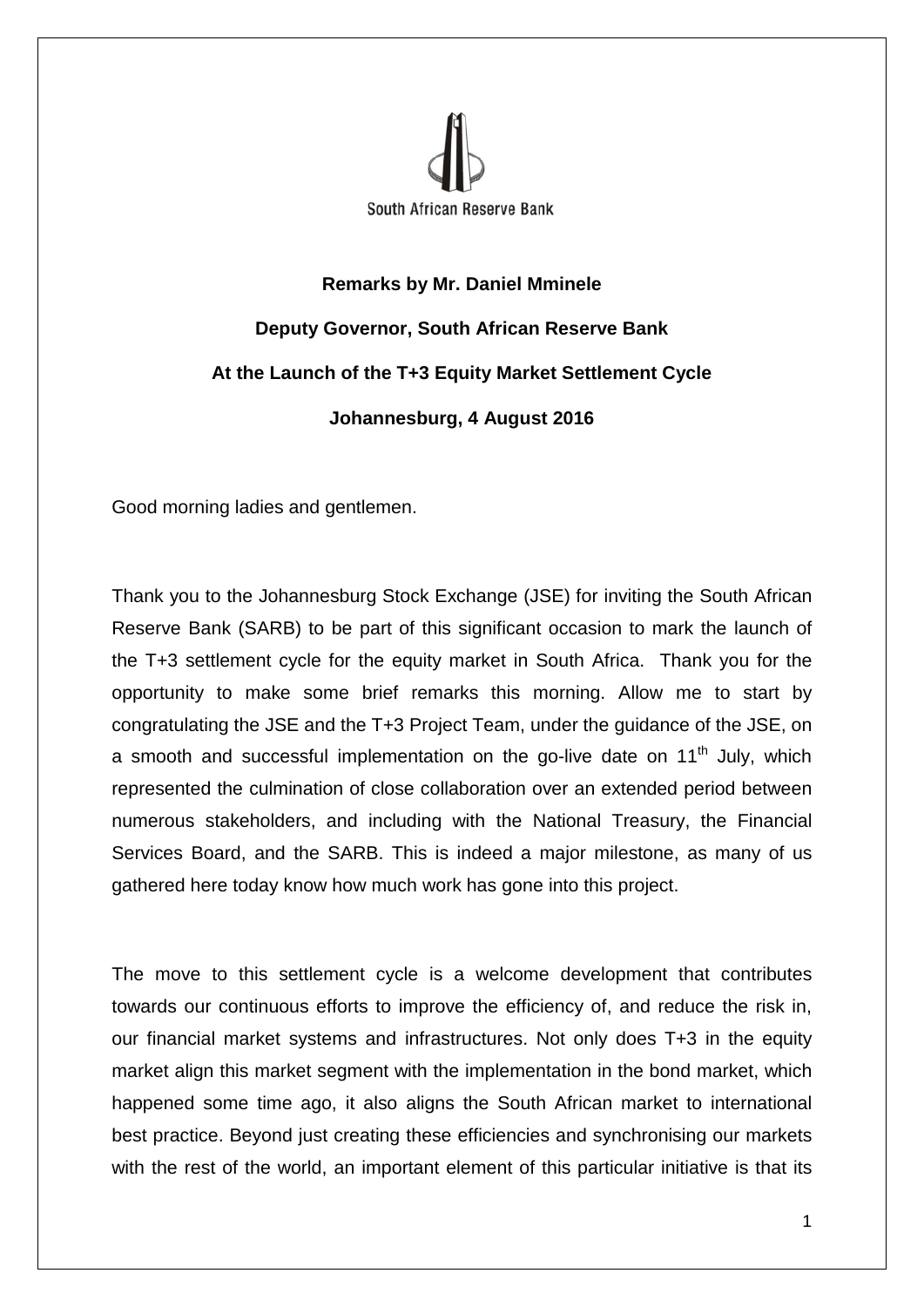benefits are shared by many of us as stakeholders in this project, be it as companies listed on the exchange, brokers, investors and indeed as regulators.

The project team at the JSE has done well in highlighting some of the benefits<sup>[1](#page-1-0)</sup>, and if I can remind everyone present here today, these include:

- Aligning operational practices of the local equity market to global standards;
- Improving the credibility and operational efficiency of the local market;
- Protecting the financial markets through systemic risk mitigation that will follow from reduced credit and liquidity risk; and
- Through increased credibility, assisting in making South Africa a more attractive investment destination to international investors.

These are only a few of the direct and indirect benefits of a shorter settlement cycle, and for South Africa it comes at a time when the JSE is becoming a home to an increasing number of dual-listed companies. According to JSE statistics, the share of companies with dual listings increased from 14 per cent of all companies listed on the JSE in January 2006 to about 24 per cent in July 2016. As such, harmonising settlement cycles across regions will help with better cash flow and treasury management, and thus facilitate better and more efficient allocation of capital.

## **Reducing systemic risk and contributing to broader financial system stability**

In addition to its primary mandate of price stability, the SARB is also responsible for protecting and enhancing financial stability. We consider financial stability to exist when we have a financial system that is resilient to systemic shocks, facilitates efficient financial intermediation and mitigates the macroeconomic costs of disruption in such a way that confidence in the system is maintained. The focus on financial stability is in line with the global trends where the regulatory community, in reaction to the global financial crisis, has been dedicating more effort and resources to

<span id="page-1-0"></span><sup>1</sup> Johannesburg Stock Exchange T+3 Project Overview and Frequently Asked Questions, August 2016.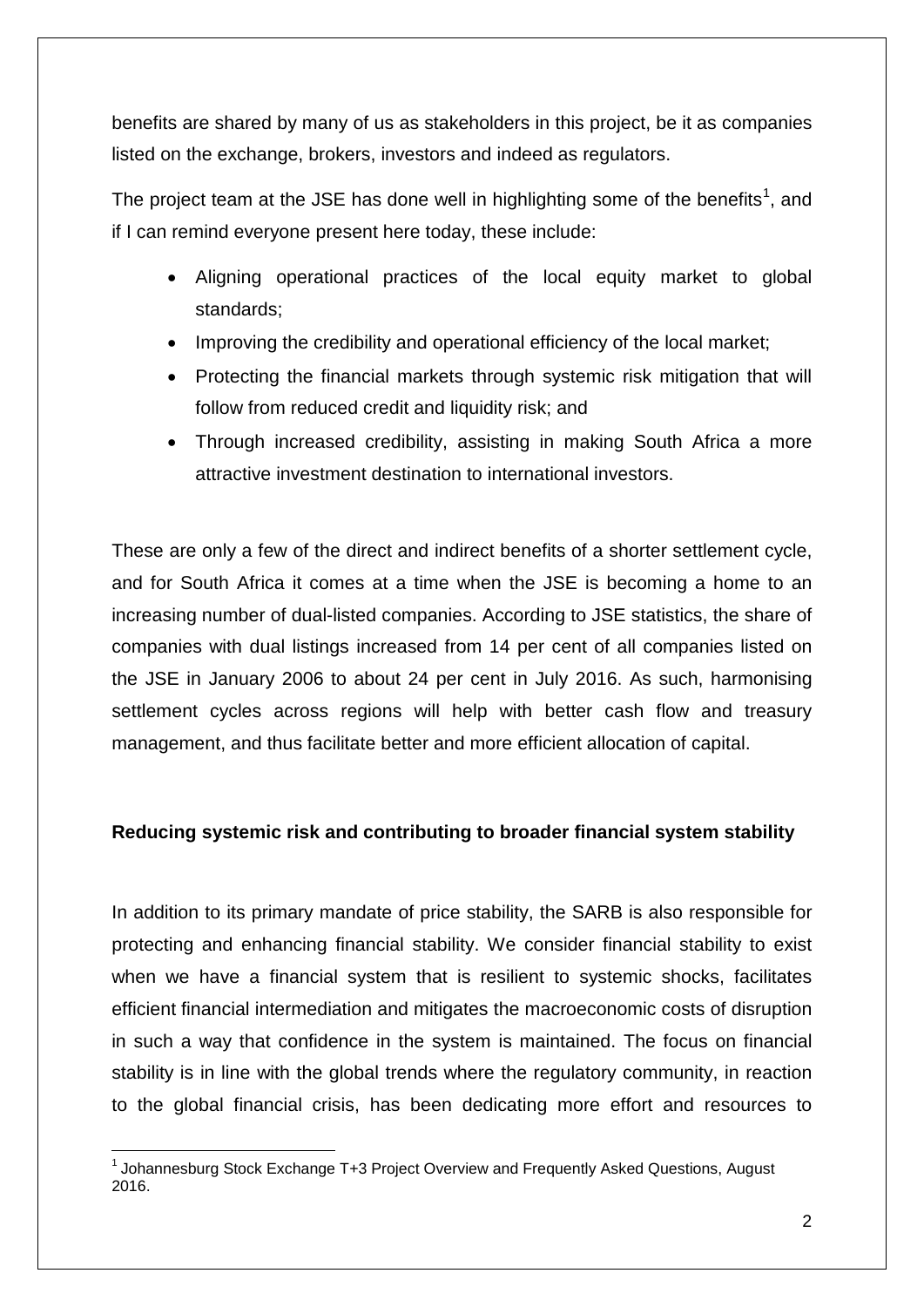reducing risk, achieving greater transparency and accountability, and improving efficiency in order to establish a safer market environment.

A shorter-settlement cycle will foster a reduction of settlement risk and counterparty exposure by reducing the time period between trade execution and settlement. The faster delivery of cash and stock to the seller and buyer, respectively, allows for a reduction in the risk of financial loss, especially during times of financial stress. The level of interconnectedness or network structure of the various agents of our financial systems, within and across borders, speaks directly to the potential risks that may arise from poor or outdated risk management practices. However, if risk is reduced and continuous risk reduction strategies are being pursued, such as will be the case with the shorter settlement period in the equity market, then systemic financial crises are less likely to occur.

## *Increased market credibility and operational efficiency improving the attractiveness of South Africa to international investors*

Other benefits that this initiative promises to unlock relate to the improvement of the credibility and operational efficiency of the local market. These benefits should help boost South Africa's status in the global competitiveness rankings of the World Economic Forum (WEF). The competitiveness rankings are informed by a number of pillars which are organised into three main stages of development, factor-driven, efficiency-driven and innovation-driven. Each stage focusses on different market structure issues, i.e. basic requirements, efficiency enhancers and innovation and sophistication factors. Financial market development, for which South Africa is ranked an impressive 12th out of 140 countries, falls under the second stage of development.<sup>[2](#page-2-0)</sup> This initiative, together with various other initiatives that are currently under way in our markets, will help improve the process of more efficient and safer intermediation of capital, enhance our competitiveness and contribute to the attractiveness of our markets for foreign investments. As a country that runs both budget and current account deficits, that are being predominantly financed by short

<span id="page-2-0"></span> $2$  The Global Competitiveness Report 2015-2016, World Economic Forum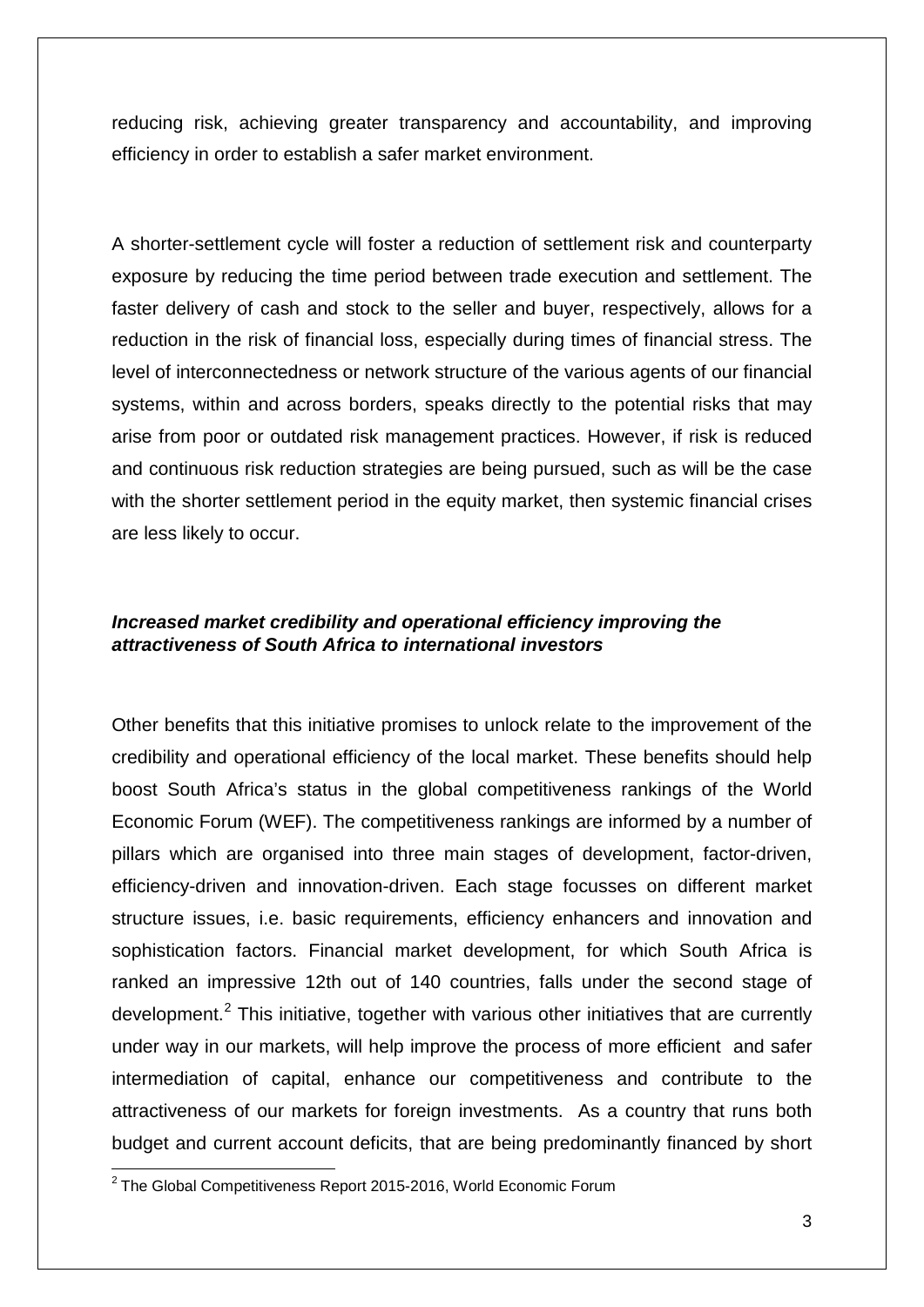term foreign capital flows, this becomes rather crucial. The sophistication and depth of our capital markets also play an important role when the country's credit ratings are being assessed.

## **Contributing to South Africa's delivery on its G20 commitments**

Before I conclude, let me briefly touch on how this initiative also helps South Africa to meet its G20 commitments. South Africa as a member of the G20 was invited to join the Bank for International Settlements (BIS) Committee on Payment and Market Infrastructures (CPMI), and it is also a member of International Organization of Securities Commissions (IOSCO). As a member of the BIS CPMI, the SARB contributed to the development of the Principles for Financial Market Infrastructures (PFMIs). The PFMIs update, harmonise and strengthen the international risk management and associated standards applicable to systemically important payment systems (PSs), central securities depositories (CSDs), securities settlement systems (SSSs), central counterparties (CCPs) and trade repositories (TRs).These principles were published in 2012 and G20 member countries were expected to adopt them and also apply them in their jurisdictions. South Africa embraced these principles and issued a position paper to drive their application by identified FMIs in the payment system. Once the Financial Sector Regulation Bill has been enacted, followed by other consequential legislative amendments, we will be able to fully adopt the PFMI. It is, however, also encouraging to note that with assessments of compliance on South Africa as a jurisdiction by the BIS CPMI/IOSCO, we have been scored quite favourable overall when it comes to the expected outcomes. Furthermore, we have requested our recognised payment FMIs (including STRATE) to conduct self-assessments, which were reviewed by our National Payment System Department prior to engagement with the FMIs on appropriate action going forward.

In conclusion, let me reiterate that as the SARB, we are pleased with the industry's collaboration and commitment to align the equity market to international standards, and allow me to once again convey my appreciation to all stakeholders that had to play a constructive role since the inception of the project in 2013 right up to ensuring smooth execution in connection with the recent launch. As previously stated, the